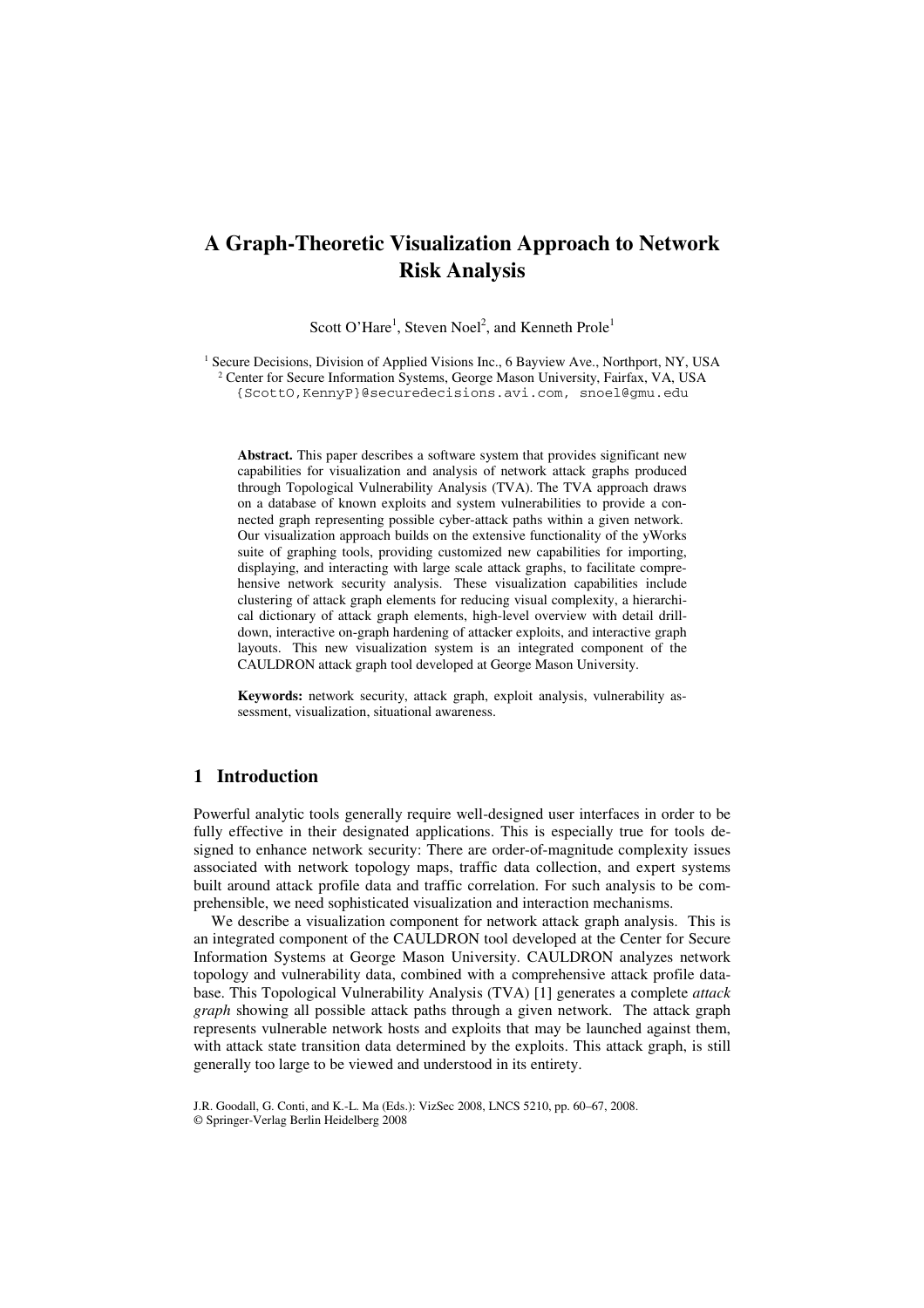Our approach to the visualization problem for TVA is based on tools explicitly designed for displaying and interactively analyzing graphs of interconnected nodes. A number of such tools are available, including Tom Sawyer, JGraph, Prefuse, Jviews Diagrammer, and yWorks. After a careful survey, we selected yWorks [2] for this application, based on its extensive feature set, deep and comprehensive Java API, and attractive deployment licensing terms.

The resulting software component provides powerful visualization capabilities for CAULDRON TVA attack graphs. A key feature is the implementation of hierarchical node and edge grouping along lines of *protection domains*. Protection domains are sets of machines with *unrestricted access* to one another's vulnerabilities, forming a completely connected sub-graph. Within each domain, it is sufficient to encode a particular host exploit only once, then implicitly, all hosts within the domain can carry out that exploit. Across domains, the exploits are all explicit. Thus our protection domain abstraction preserves all the information of the complete (ungrouped) graph, including intra-domain exploits. This abstraction reduces complexity within each protection domain from quadratic to linear, providing significant scalability, facilitating analyst navigation and cognition [3].

In our visualization system, a high-level view clearly displays exploit relationships among protection domains, which can be opened individually or in groups for deeper views of attack properties and relationships. A complete listing of active exploits and their associated details is available at all times relative to any selected component. Interactive hardening of on-graph nodes and exploits can be emulated to study the effects of remediation and "what-if" scenarios. Additionally, a suite of interactive layout tools, including manual repositioning of entities, along with full-scale layout algorithms, is continuously available to restructure or simply clean up the display.

The next section gives an overview of the CAULDRON tool, including the nature and utility of network attack graphs. In Section 3, we discuss yWorks architecture and capabilities, in relation to requirements for CAULDRON attack graph visualization. We also describe custom components that meet special requirements, as well as architectural features for performance and visual comprehension. Section 4 then describes the resulting visualization capabilities, including operational scenarios and ideas for future improvements.

# **2 CAULDRON Tool Capabilities**

The CAULDRON TVA approach simulates incremental network penetration, showing all possible attack paths through a network. This simulation is based on a detailed model of the network configuration, attacker capabilities, and desired attack scenario. Because of the inherent interdependencies of vulnerability across a network, such a topological approach is necessary for a full understanding of attack risk.

CAULDRON captures configuration details for a network by processing the output of network scanning tools (Fig.1). It combines scans from various network locations, building a complete map of connectivity to vulnerable services throughout the network. It integrates with Nessus, FoundScan, and Retina, and Symantec Discovery. Integration with Altiris is currently under development.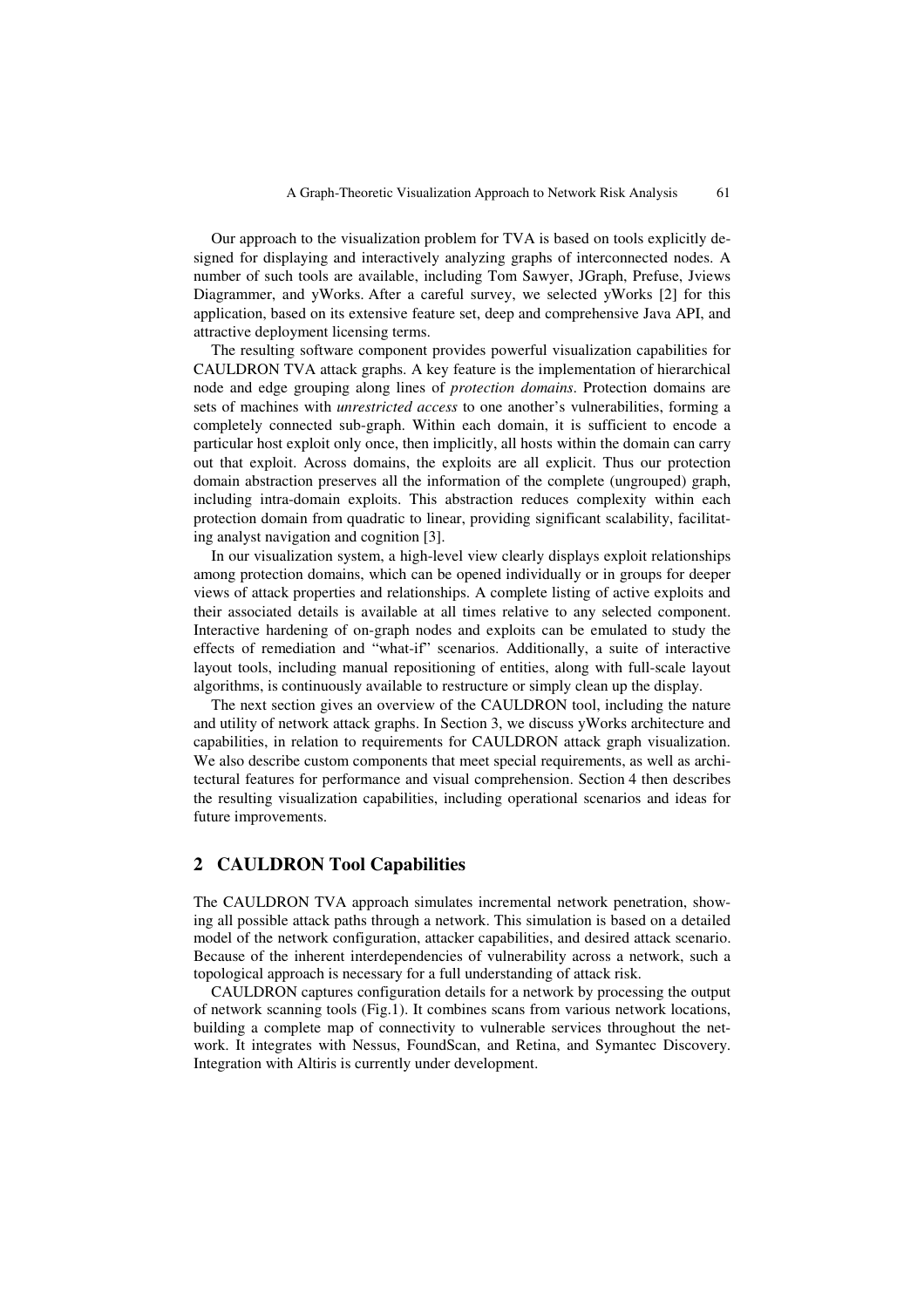

**Fig. 1.** CAULDRON architecture

CAULDRON maintains a comprehensive database of modeled attacker exploits (currently over 20,000), based on software vulnerabilities reported in various sources, including Symantec DeepSight (a direct XML feed of Bugtraq along with other data), and MITRE's Common Vulnerabilities and Exposures (CVE). From the input model of network configuration and attacker exploits, CAULDRON computes a graph comprising all possible attack paths through the network. This graph is computed through simulated multi-step attacks according to a given user scenario.

The TVA approach as implemented by CAULDRON is not simply a crossreferencing of security data. Rather, it is a simulation of multi-step network penetration, with a full range of host vulnerability types and network configuration variations. For example, we have implemented exploit rules for buffer overflows, user logins, file transfers, port forwarding, traffic sniffing, spoofing attacks, client-side attacks, and denialof-service.

Further, the ability to experiment through such what-if analyses is a powerful CAULDRON capability. The analyst can specify a starting point for the attack (the presumed threat source), as well as an attack goal (critical network asset to protect). The analyst can also model the effects of software patches or other mitigation solutions, which are included in the CAULDRON database. Once an attack graph has been computed, CAULDRON analyzes the results and provides recommendations for optimal network defenses [4].

## **3 Attack Graph Visualization**

Capabilities for generating and visualizing TVA attack graphs have undergone significant evolution over time. TVA technology was originally limited to computing single attack paths, and the original presentation was a simple table, as in Fig.2(a). Later, the capability for efficient computation of all possible paths was developed, but visualization of the resulting graphs in their full detail is difficult to assimilate, e.g., Fig.2(b). Therefore primitive graph clustering techniques were developed, in specialpurpose code, which was cumbersome and had limited interactive capabilities, as shown in Fig.2(c). Later, a more advanced visualization capability was developed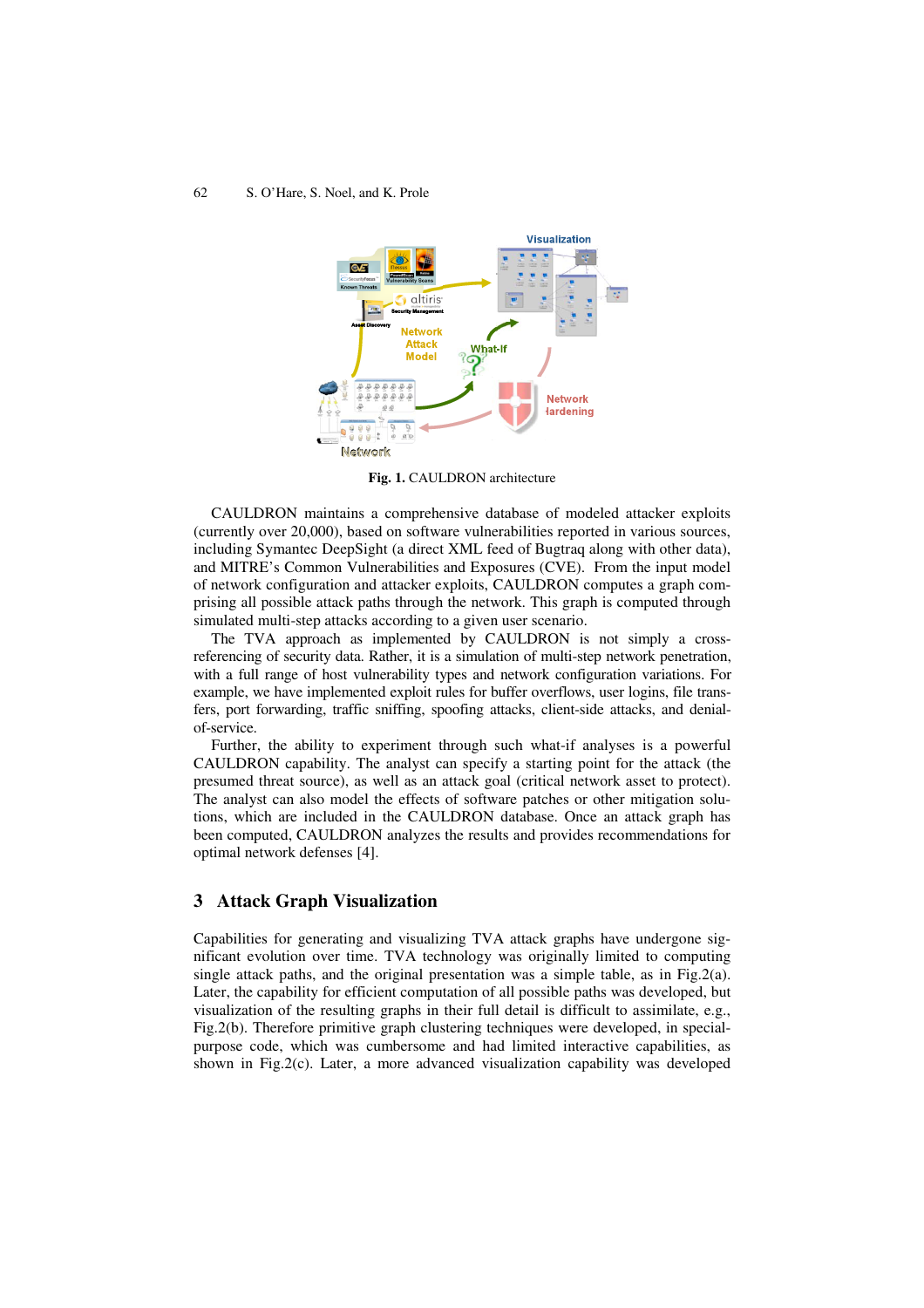#### A Graph-Theoretic Visualization Approach to Network Risk Analysis 63



**Fig. 2.** Evolution of attack graph visualization capabilities

using Tom Sawyer, shown in Fig.2(d), although this exhibited performance problems for larger attack graphs. Our implementation using yFiles adds new analytic and display capabilities, while addressing these problems.

### **3.1 Loading the Attack Graph**

The attack graph structure is delivered in an XML document conforming to a specific XML Schema Definition (XSD). We leverage Apache's XMLBeans technology, a Java-to-XML binding framework, to import the attack graph XML. Existing yFiles XML import capabilities require the existence of an Extensible Stylesheet Language Transformation (XSLT) into one of several standardized graph representations, which is not sufficiently general for our purposes. The XMLBeans component uses an XSD file to build a class library corresponding to the internal document structure. Utilities parse XML data structures and ensure conformance with the XSD, allowing us to acquire an attack graph as an organized collection of instantiated Java objects.

#### **3.2 The Node Hierarchy**

The attack graph is built within yWorks by transforming attack graph machine (host) objects into graph *nodes*, and exploit objects into graph *edge*s. Several layers of graphical nesting are also performed. The most fundamental of these is based on protection domains, which are represented within the yFiles graph as *group* or *folder* nodes. (From a display or layout perspective, a group node is essentially a folder node that has been opened, and whose child elements are visible.) Machine nodes within a protection domain are represented as child nodes of the corresponding group or folder. We perform the layout of nodes within a group as the graph is assembled and initially present the graph in its *top-level* layout, in which only protection domains and the exploits connecting them are visible.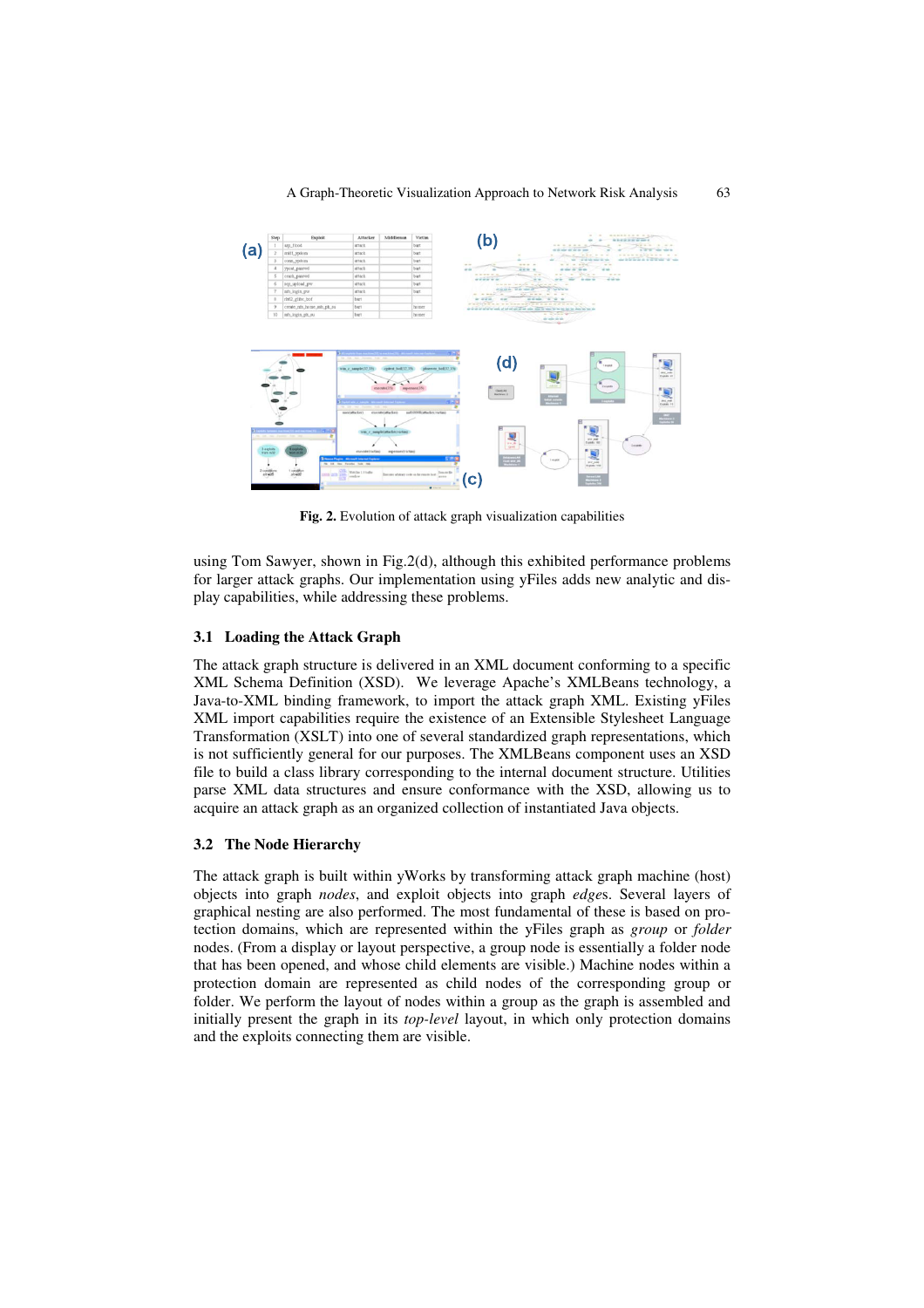#### 64 S. O'Hare, S. Noel, and K. Prole

Presenting an initial top-level view yields an enormous improvement in the initial performance of the graph layout algorithm. Execution time of layout algorithms increases rapidly with the number of visible nodes and edges to be displayed. Earlier efforts to import large attack graphs were quite time-consuming, primarily due to this initial layout overhead. A top-level layout approach, combined with yFile's ability to perform so-called *incremental* layout algorithms allow us to import and display large attack graphs in seconds that formerly had taken several hours to load.

#### **3.3 The Edge Hierarchy**

Another feature to enhance layout performance involves the manner in which exploits are represented as edges. Only exploits that connect machines in different protection domains appear as edges in our graph, that is, we suppress edge creation for *intradomain* edges. This significantly accelerates initial graph setup, as well as subsequent layout steps resulting from interactive and redrawing operations. We also aggregate into a single edge any multiple edges connecting the same pair of nodes. These edge policies provide significant improvements in graph readability in addition to performance enhancements.

In the hierarchical navigation of nodes, no information is lost; one has merely to expand a folder node to acquire information hidden at a lower level. With the edge representation policies described above, it is not possible, in general, to recover a full edge set through simple expansion. Special mechanisms have been implemented to remedy this. Aggregated edges are labeled with an edge count, and edge line thickness also indicates the total number of exploits being represented. Additionally, the tool contains an *exploit table* that displays the full list of exploits, with complete attributes, associated with any single aggregated edge. Simply selecting an edge of the graph populates this table, as shown in Fig.3.

The exploit table also tracks node selection: all exploits associated with a given machine (node), or protection domain (folder or group node) are displayed in the exploit table whenever the node is selected. This includes the display of *intra-domain* exploits, even though these are not explicitly represented by edges. Thus the full set of information provided by an attack graph is always available, and can be viewed in an intuitive way within the user interface. The exploit table allows a "microscopic" analysis of exploit details, while fundamental topology and network relationships are kept simple and understandable within the graph view.

| Exploit                                         | From | To        | <b>Preconditions</b>                       | Postconditi | Family |  |
|-------------------------------------------------|------|-----------|--------------------------------------------|-------------|--------|--|
| bt MicrosoftWindowsMediaPlayer ASXBuff client2  |      | srvr mail | execute, bugtrag 1980                      | execute     |        |  |
| bt WindowsMediaPlayer ASXBufferOverflow client2 |      | srvr mail | execute, bugtrag 2677                      | execute     |        |  |
| bt MicrosoftWindowsMediaPlayer ASXBuff client1  |      | srvr mail | execute (initial), bugtrag 1980 (i         | execute     |        |  |
| bt_WindowsMediaPlayer_ASXBufferOverflow client1 |      | srvr mail | execute (initial), bugtrag 2677 (i execute |             |        |  |
| bt MicrosoftWindowsMediaPlayer ASXBuff client1  |      | srvr web  | execute (initial), bugtrag 1980 (i execute |             |        |  |
| bt MicrosoftWindowsMediaPlayer ASXBuff client2  |      | srvr web  | execute, bugtrag 1980                      | execute     |        |  |
|                                                 |      |           |                                            |             |        |  |

**Fig. 3.** Exploit table from the attack graph visualization tool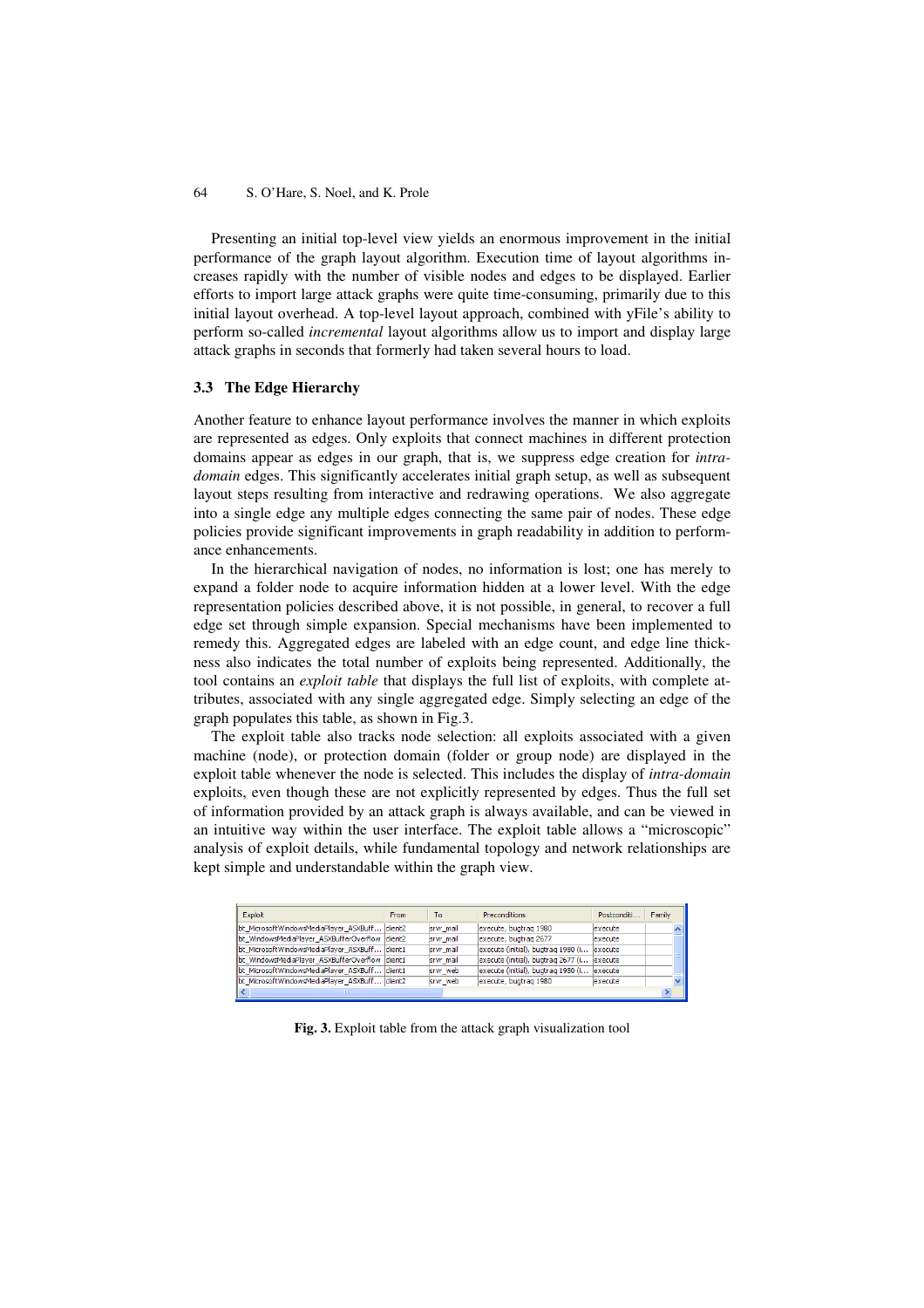#### **3.4 Additional Graph Visualization Features**

**Hardening:** Viewing vulnerabilities or potential exploits within a network, the analyst is generally faced with multiple options for remediation. These options often involve choosing a machine or set of machines to protect (harden), or identifying specific exploits to protect against. We visually display the effects, in graphical terms, that occur when a specific node or protection domain is hardened or when a specific exploit is neutralized. This involves determining which elements are no longer vulnerable after the hardening, and removing these elements from the attack graph. These elements are placed into a separate list, which in effect quantifies the benefits to be obtained from the specific hardening operation.

**Layout Algorithms:** The yFiles engine incorporates an impressive architecture for implementing layout algorithms on a given attack graph. Many of these algorithms are the end product of significant mathematical and computational research. Having a rich palette of alternate layouts to choose from greatly strengthens the analytic benefits of graph visualization, since viewing data with different layout schemes can often enable recognition of fundamental underlying patterns that might otherwise be invisible. *Incremental* layout algorithms are intended to optimize the results of small operations, such as opening a folder or dragging a node, while *from-scratch* or *global* layout algorithms generally produce radical transformations of the entire set into an entirely new view. We permit the invocation at any time of hierarchical, organic, circular, or orthogonal layout algorithms.

**Aggregation:** The ability to apply additional levels of aggregation to an existing display can be useful to an analyst wishing to study larger-scale behavior or simplify an existing region of the graph. We allow selection of multiple entities and aggregation into a single folder. This requires incremental layout to be performed, and edge aggregation quantities to be re-computed.

# **4 Visualization Features**

Fig.4 shows the components of our attack graph visualization tool. The *main graph* view is the attack graph showing all possible (directed) paths through the network, in which the analyst may drilldown, perform what-if analysis, etc. In the scenario shown, a particular attack starting point (green) and ending point (red) are specified. Two protection domains are expanded to show their member hosts and the exploits among them. The *exploit table* displays the relevant exploits (as both attackers and victims) for the selected protection domain. Mouse hovering over an *exploit field* shows the full data for that field. The *overview pane* maintains the context of the overall graph. The *tree view* represents the entire attack graph in the form of a directory hierarchy. The *harden list* logs interactive what-if network hardening decisions, while the *defense* shows optimal network hardening recommendations automatically computed by CAULDRON.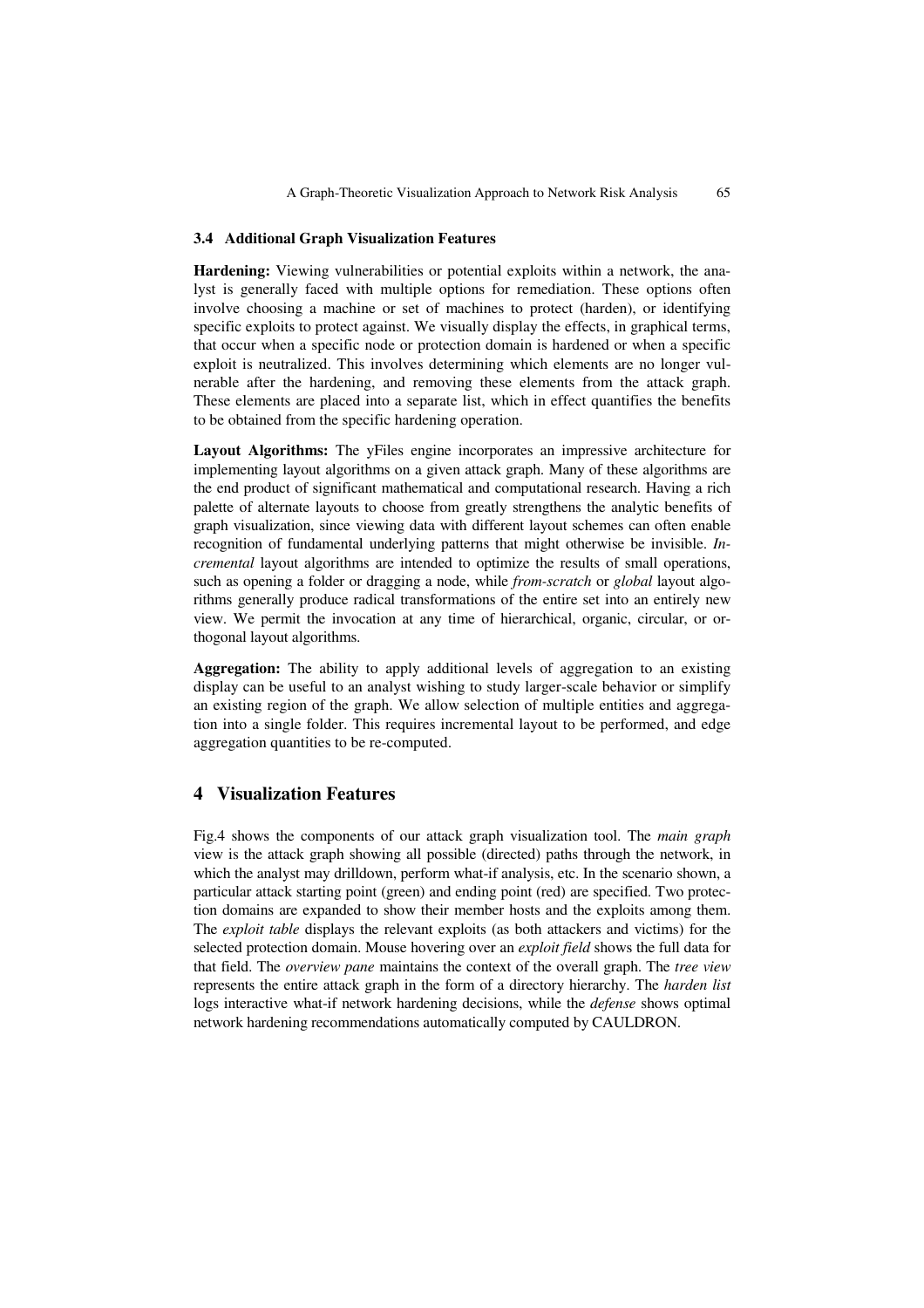

**Fig. 4.** Major components of the attack graph visualization tool

**Graph interactions:** The graph view supports a number of interactive edit mode features, including selection, deletion, relocation, and resizing of elements. Protection domains and other higher level nodes are opened and closed by clicking the +/- icon in the upper left corner. The graph can be zoomed to any magnification and positioned arbitrarily. The main graph view, tree view, and exploit table are all linked, so that user focus on any one component shifts focus on the others.

**Context Menu:** Context menu options are available by right-clicking an item or whitespace in the display, for network hardening simulation, deleting nodes, manipulating folders, etc. The context menu is also supports aggregating nodes into new folders. Another feature, called t*raversal*, initiates an animated trace (in red) of all exploits originating or terminating in a selected node, providing focus on specific attack scenarios within a complex attack graph display.

**Toolbar Features:** A number of other useful features are implemented in the application toolbar, such as buttons for invoking layout algorithms, and the interactive functions of edit mode. The export function exports the graph view in \*.JPG, \*.GIF, or \*.SVG formats. The copy to clipboard transfers either the graph view or the entire graph to the clipboard. The magnifying glass zoom tool has arbitrary radius and power, and the cursor remains active at the center of the magnified view.

# **5 Related Work**

Early work in automated generation of attack graphs involved explicit enumeration of attack states, which had serious scalability problems [5][6][7]. Under reasonable assumptions, complexity of attack graph generation was shown to be polynomial [8]. Attack graphs have also been generated efficiently through relational [9] and rulebased [10] approaches. Attack graph research has generally focused on efficiency,